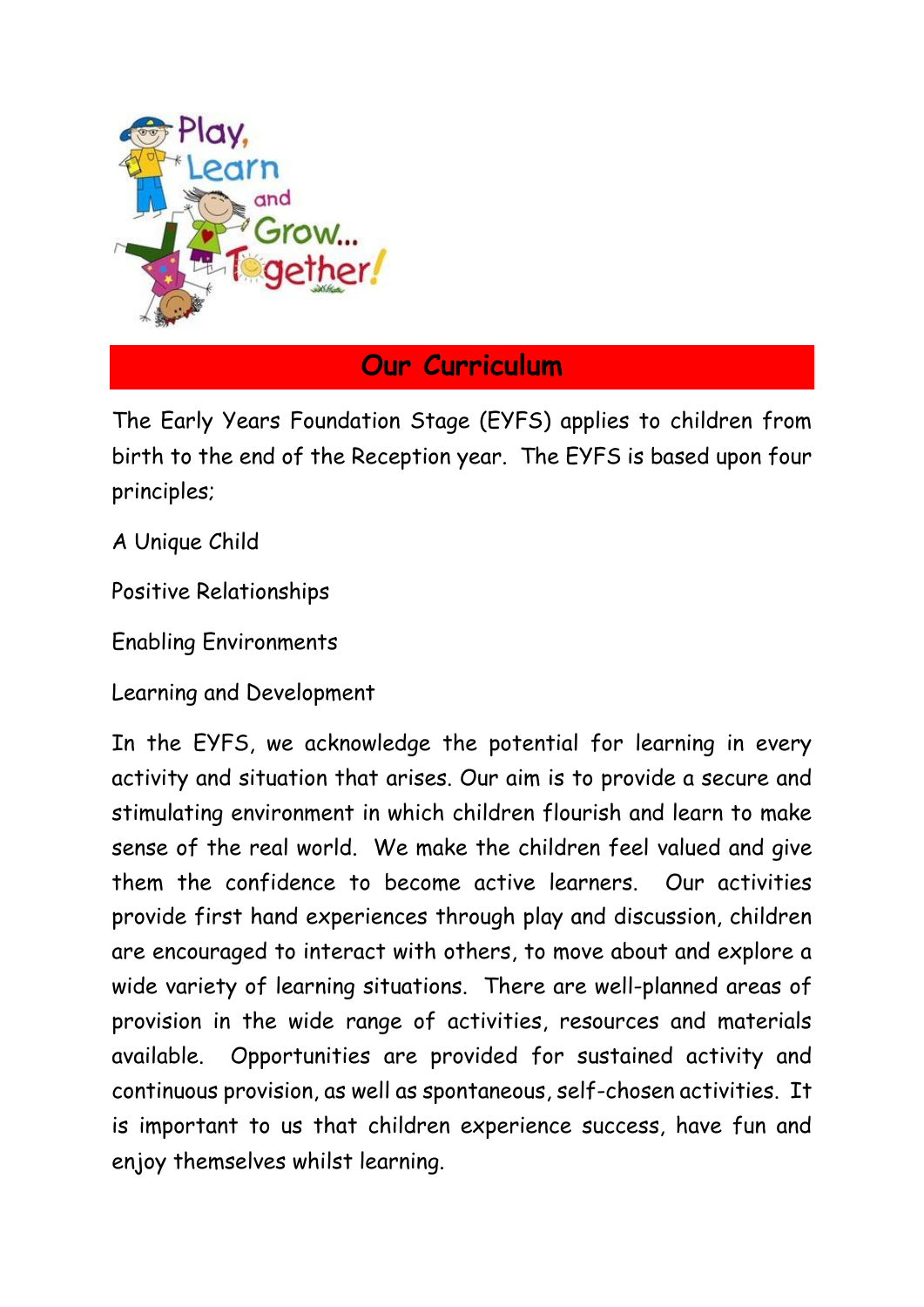The Early Years Foundation Stage is a curriculum from birth to five years old. We follow the strands set by this curriculum and concentrate the learning opportunities on the seven areas of learning.

| Area of Learning & Development / Aspect |                                 |
|-----------------------------------------|---------------------------------|
| <b>Prime Areas</b>                      |                                 |
|                                         | Making relationships            |
| Personal, Social & Emotional            | Self-confidence and self-       |
| Development                             | awareness                       |
|                                         | Managing feelings and behaviour |
| <b>Physical Development</b>             | Moving and handling             |
|                                         | Health and self-care            |
| <b>Communication and Language</b>       | Listening and attention         |
|                                         | Understanding                   |
|                                         | Speaking                        |
| <b>Specific areas</b>                   |                                 |
| Literacy                                | Reading                         |
|                                         | Writing                         |
| <b>Mathematics</b>                      | <b>Numbers</b>                  |
|                                         | Shape, space and measure        |
| Understanding the World                 | People and communities          |
|                                         | The world                       |
|                                         | Technology                      |
| Expressive Arts & Design                | Exploring and using media and   |
|                                         | materials                       |
|                                         | Being imaginative               |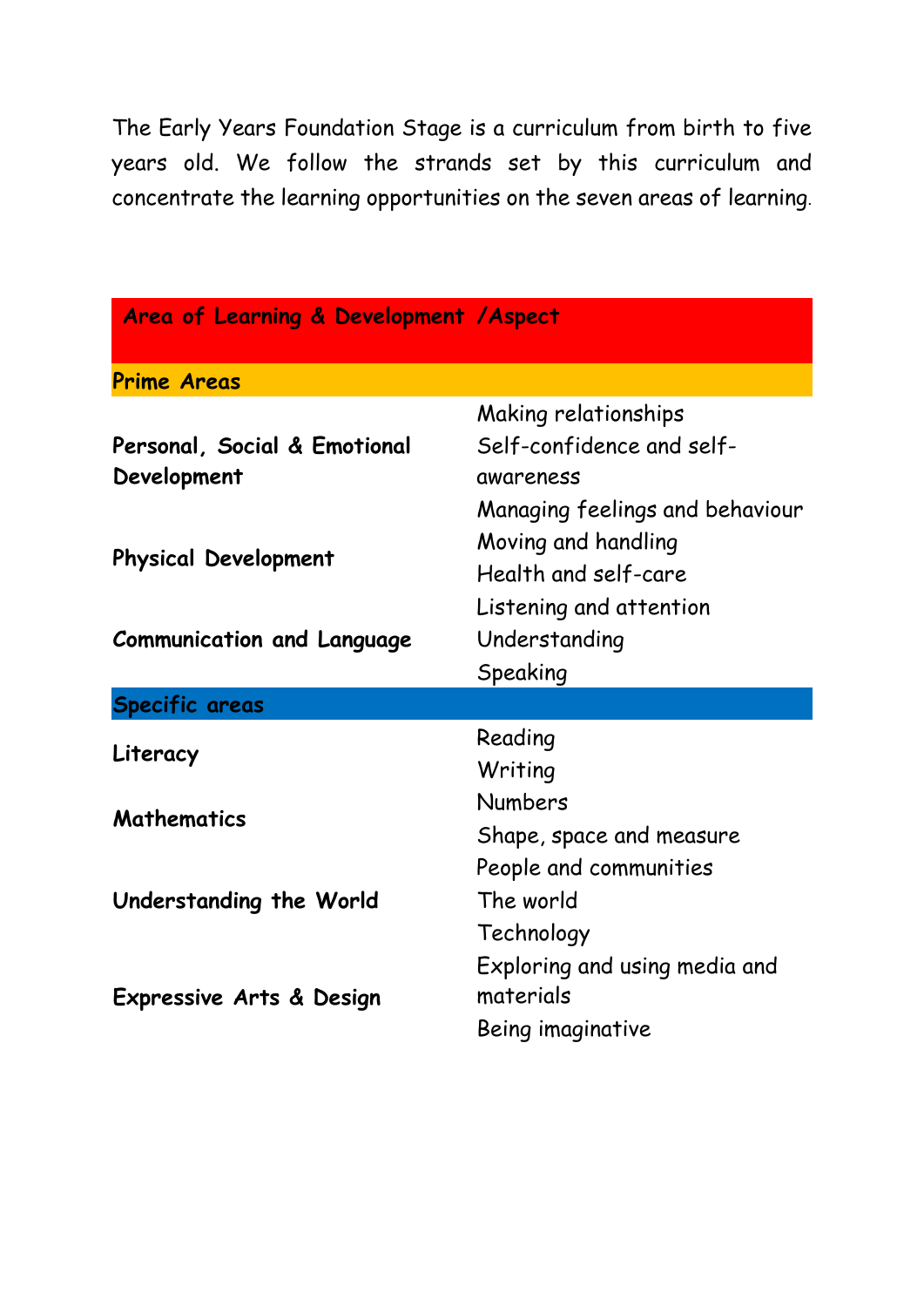## **The Three Prime Areas**

Personal, Social and Emotional Development - Children are encouraged to learn to work, share, take turns and co-operate with others. They are encouraged to be independent and make choices for themselves. They are also encouraged to be sensitive to the needs of others and to respect other cultures and beliefs. Children are enabled to become more confident and develop a positive image.

Physical Development - Children are given the opportunities to move to music, use equipment, develop and practice their fine and gross motor skills. They develop an increasing understanding of how their body works and what they need to do to keep themselves healthy. This is done both indoors and outdoors.

Communication and Language - This covers all aspects of language development and provides the foundations for literacy skills. Children's developing competence in speaking and listening is focused on. We aim to extend and enrich the children's vocabulary through story time, rhymes, role-play and group discussions. Children are encouraged to share their own experiences through speaking and acting out events in imaginative play and talking about their own ideas. They are encouraged to take part in class activities such as working with puppets, saying rhymes and singing songs together.